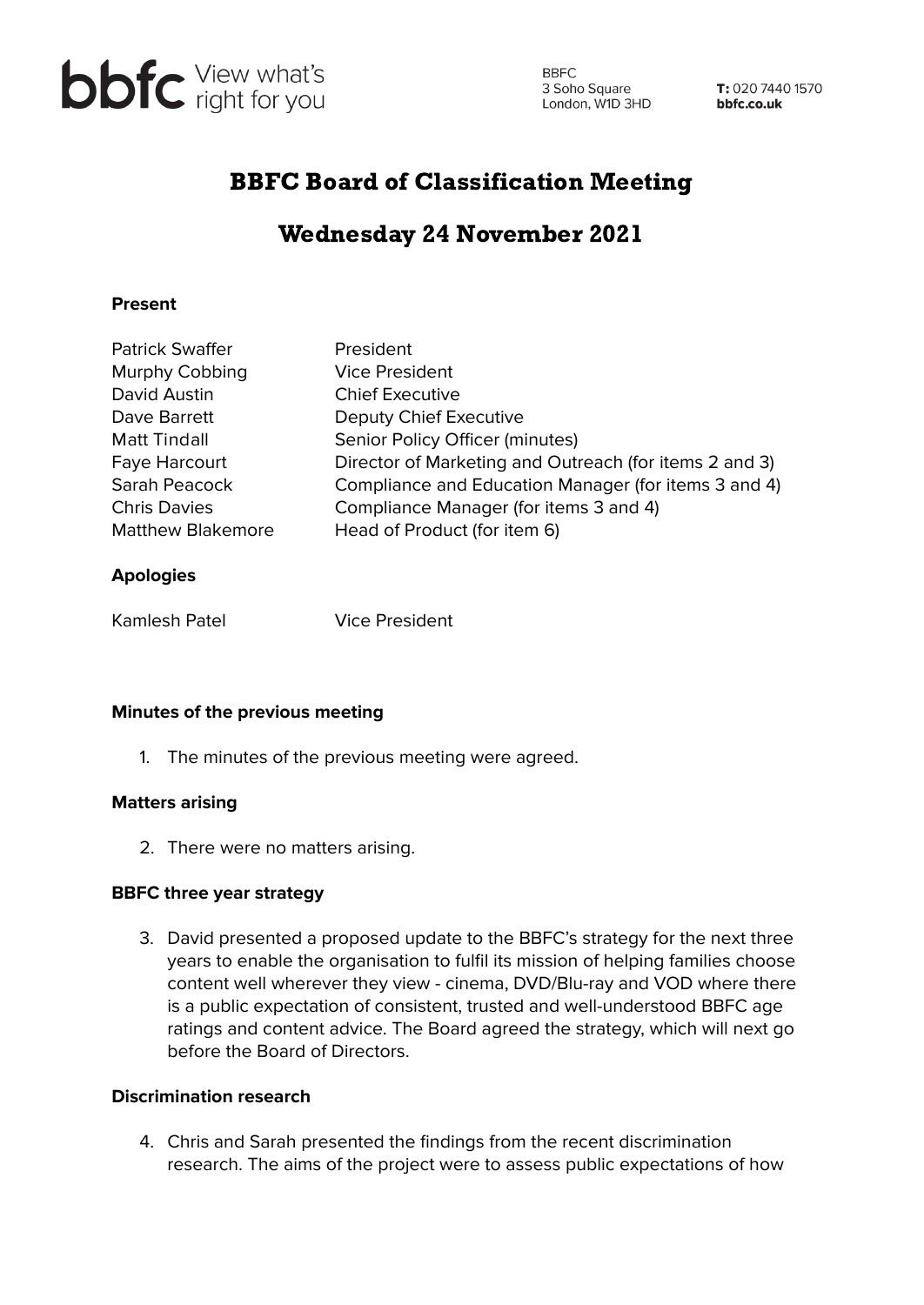issues related to discrimination and racism should be classified, to identify key mitigating and aggravating factors, and to inform the BBFC's approach to describing instances of discrmination in ratings info.

- 5. The research, by We Are Family, found considerable public support for the BBFC's current approach towards classifying discrimination, with the majority of participants agreeing with age ratings across a variety of clips and full features.
- 6. Participants identified a number of aggravating and mitigating factors which the BBFC should consider when classifying content, many of which align with existing BBFC policy. Key aggravating factors included imitability, the use of stronger racist terms (e.g. the 'n word'), and any accompanying violence or threat. A documentary context was felt to be the most significant mitigating factor, alongside other factors including educational value, condemnation of discriminatory behaviour and a historical setting.
- 7. The findings were very clear about the value of content warnings, and will inform certain changes to the way the BBFC describes discrimination in ratings info. These include the use of the term 'racial language' to describe reclaimed, peer-to-peer or certain historical uses of racial terms, and the use of the term 'discriminatory stereotypes' to signal instances of stereotyping or assumed racial identities.

## **Classification: PLEASURE**

8. The Board discussed the classification of PLEASURE, a US drama about a young woman working as a porn performer in Los Angeles. The film contains strong sex and sex references, including unsimulated masturbation and sight of semen on a character's face, and scenes of sexual violence and abuse. Given the strength of the material, the film was referred to the Board before the 18 without cuts recommended by the viewing team was confirmed. The Board unanimously agreed with the recommended category, noting that while the film was a challenging watch it did not breach precedent or policy at the adult category. A ratings info of 'sexually abusive behaviour, strong sex, nudity, sex references' was agreed.

# **A.I. update**

9. Matthew provided an update on the BBFC's AI project to develop compliance tools to improve the service the BBFC offers to customers.

# **AOB**

10. There was no other business.